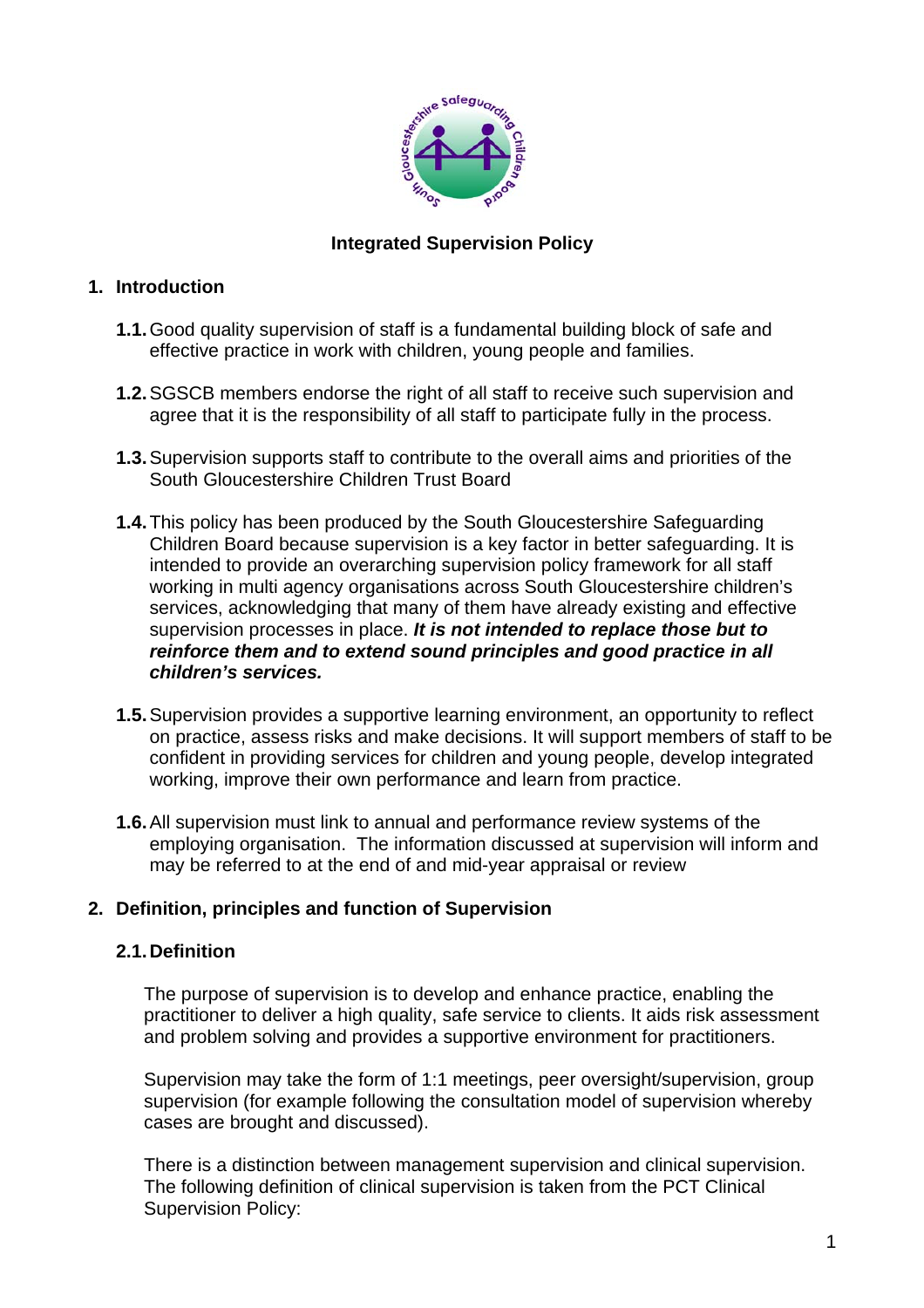*Clinical supervision is a practice-orientated relationship, involving focused guided reflection on, clinical, educational and professional activities, and practice development. Through this the quality and effectiveness of personal and professional practice are examined and high standards of patient care, personal support and professional development are provided*

### **2.2. Principles**

- **-** Each agency has a written policy for the supervision of staff working in child protection that is known to, and used by, all staff.
- **-** All staff should have access to appropriate advice and support to deal with any immediate child protection issues.
- **-** All relevant staff receive regular supervision from their managers/supervisors to develop their skills and ensure high standards of service delivery.
- **-** A formal record of supervision sessions should be made for each party.
- **-** Supervision includes a focus on the inter-agency aspects of child protection work.
- **-** Supervision is used to identify development and training needs.

## **2.3. Function**

- **Professional development**: through reflecting on practice, identifying training needs and enabling the practitioner to develop the skills and capabilities to do their job.
- **Support**: by acknowledging that safeguarding work can be stressful and challenging, by providing the opportunity to offload and obtain support when coping with difficult situations and volumes of work and through recognising issues which might affect the ability to cope with the work.
- **Management and Administration**: by providing a forum to recognise the required quality standards and by ensuring that collectively and individually workers are clear about their roles and responsibilities and the objectives they have to meet.
- **Encouragement of Best Practice:** discovering and agreeing what works, acknowledging good practice and achievement and promoting evidence based practice.
- **Assistance with change**: helping practitioners to operate effectively in environments of change and uncertainty.

#### **3. Frequency and Duration of Supervision Sessions**

**3.1.**All relevant staff within SGSCB partner organisations are required to participate in regular management supervision. As a minimum, management supervision should take place six times in any 12 month period.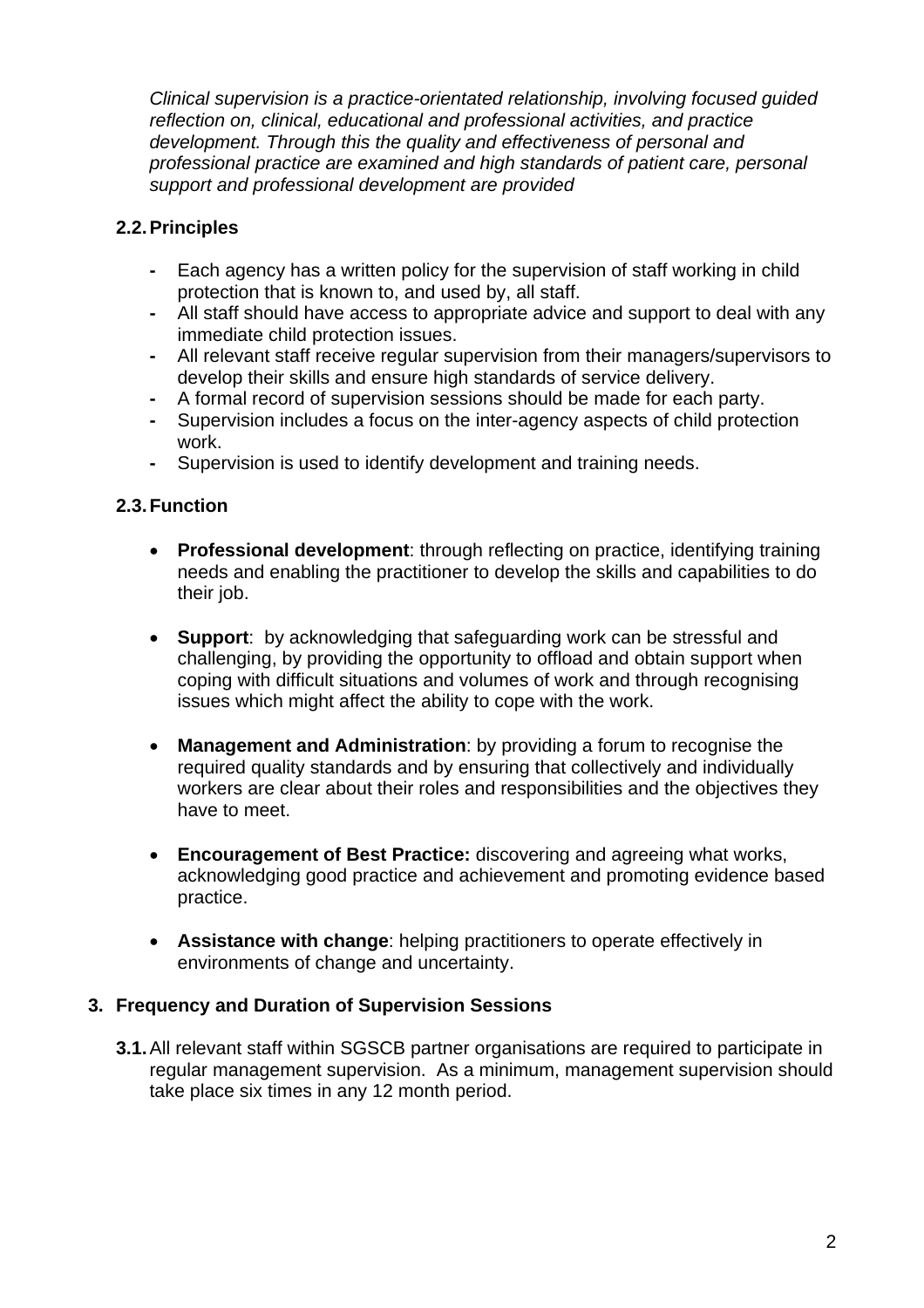- **3.2.** The frequency and duration of clinical or professional supervision should comply with national or occupational standards where they exist, such as for clinical or child protection purposes. Otherwise a minimum standard of six times per year, which may include performance management meetings.
- **3.3.**In cases where supervision is cancelled, it must be rebooked immediately. If a manager finds that there is insufficient time for supervision sessions to take place, then advice should be sought from their line manager.
- **3.4.**In instances where someone requires urgent supervision, arrangements should be made to action this within 24 hours.
- **3.5.**It is important that meetings take place somewhere private and quiet and that there are no interruptions. The length will vary depending on the agenda, but a previously agreed adequate amount of time must be set aside. This must be of sufficient duration to enable quality discussion and may vary according to the needs of the supervisee..

#### **4. Recording**

All supervision sessions should be recorded including areas covered, discussion points, agreed action plans, timescales and who the action is undertaken by. These should be signed. Copies of the record should be available to both the supervisor and the supervisee and can be accessed by the supervisors manager or any other person with a reason to access the supervision record as deemed necessary within the relevant agencies code of conduct.

#### **5. Confidentiality**

- **-** Records should be used purely for supervision purposes and are confidential.
- **-** Where the supervision is group/peer supervision, the notes are confidential to the members of that group
- **-** Information may be shared with specific managers as detailed in the supervision agreement.
- **-** If information is shared with anyone else the member of staff must be informed that this is happening so that the member of staff understands what will be disclosed, the reasons for disclosure and the likely consequences, if appropriate.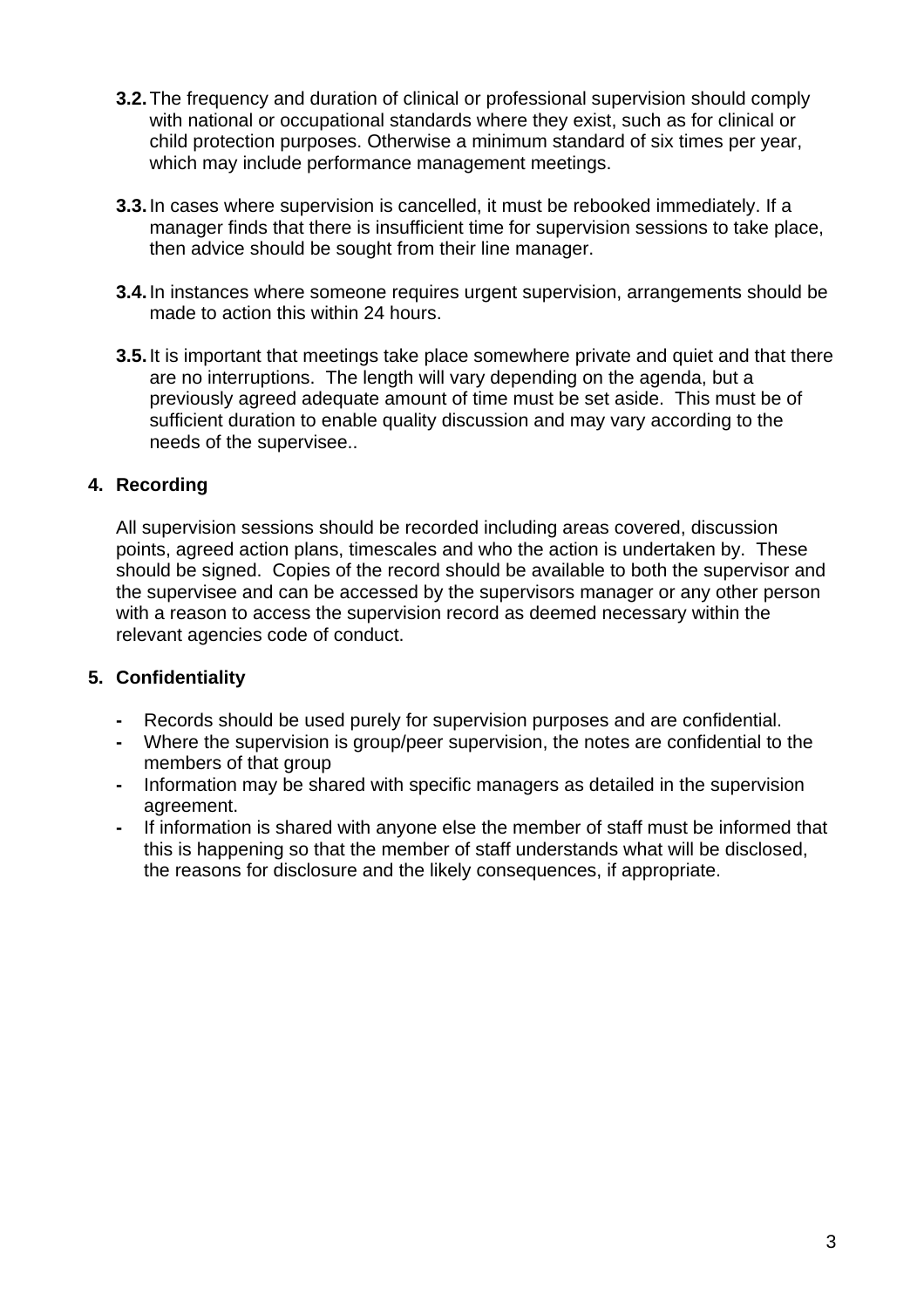### **Appendix 1: Checklist for SUPERVISION AGREEMENT**

- 1. Parties to the agreement
- 2. Arrangements:
	- **-** Frequency:
	- **-** Duration:
	- **-** Venue
	- **-** Type
- 3. Function
- 4. Key areas for discussion e.g. individual cases, case loads, engagement with stakeholders, team issues, operational issues, annual leave, sick leave, learning needs, training and personal development.
- 5. Confidentiality (*NB Supervision records, which are agreed, signed and dated, will remain confidential to the agreed managers and member of staff in line with the Data Protection Act. Sight of the records may be required by an authorised third party e.g. in the event of a future dispute, complaint, audit, investigation or court proceedings.)*
- 6. Accessing unscheduled supervision in urgent cases
- 7. Line management arrangements and where information may be shared
- 8. Disagreements and mediation arrangements (e.g. where there is a disagreement consider third party mediation)
- 9. Recording and signing
- 10. Links to performance management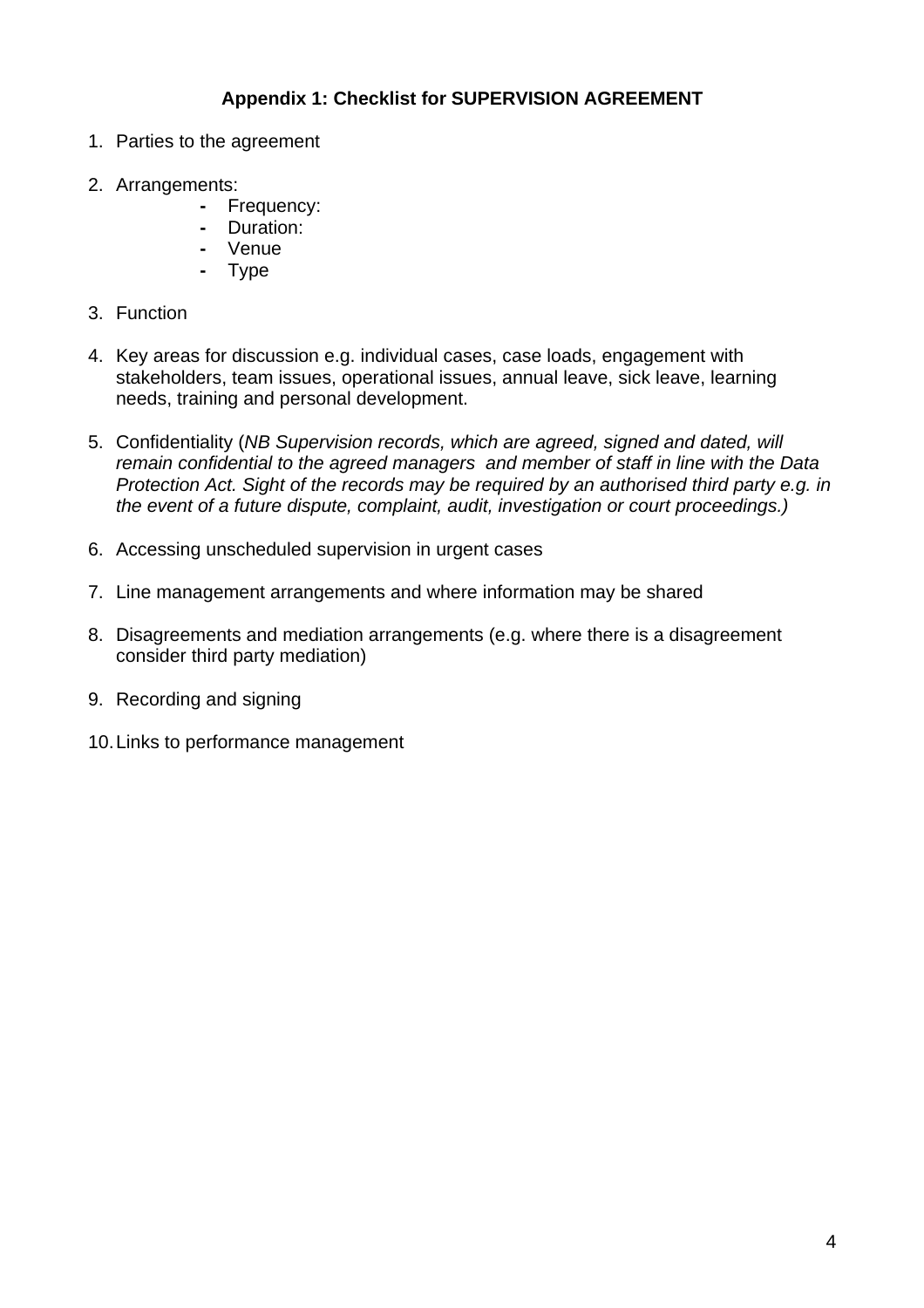# **Appendix 2: Sample Recording Sheet for 1:1 supervision sessions**

#### **NAME: DATE:**

**JOB TITLE/ ROLE:** 

| <b>ACTIONS</b><br><b>COMPLETED /</b><br><b>OUTSTANDING</b><br><b>ISSUES CARRIED</b><br><b>FORWARD</b> |  |
|-------------------------------------------------------------------------------------------------------|--|
|                                                                                                       |  |

| Caseload management/Information Sharing/Recording on clients case file |  |  |
|------------------------------------------------------------------------|--|--|
|                                                                        |  |  |
|                                                                        |  |  |
|                                                                        |  |  |
|                                                                        |  |  |

**Support issues** 

**Professional development** 

**Updates/Revised Targets**